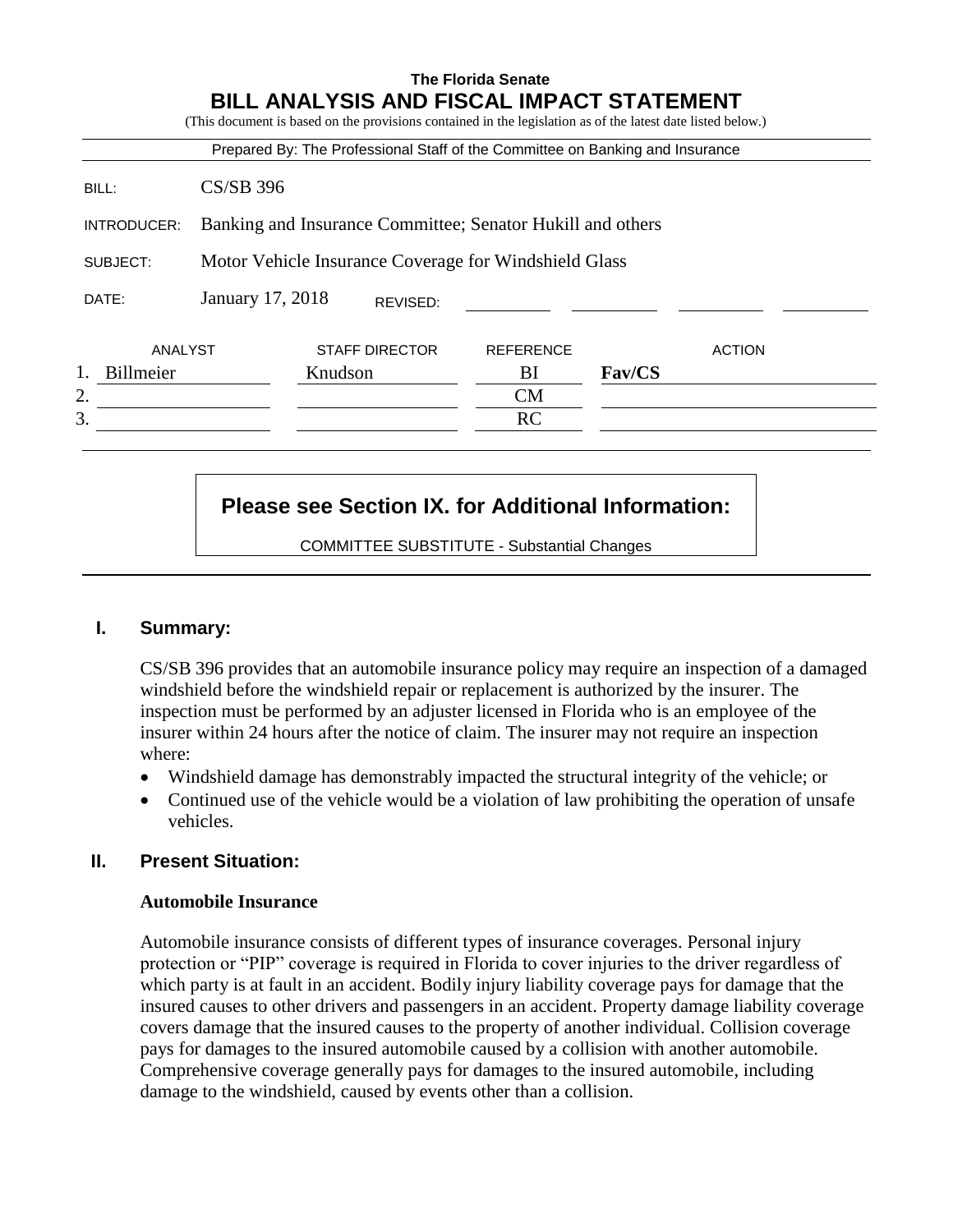The "deductible" is the amount the insured must pay before the insurance company pays any amount. Section 627.7288, F.S. states:

The deductible provisions of any policy of motor vehicle insurance, delivered or issued in this state by an authorized insurer, providing comprehensive coverage or combined additional coverage shall not be applicable to damage to the windshield of any motor vehicle covered under such policy.<sup>1</sup>,<sup>2</sup>

Consumers who purchase the minimum coverage required by law do not have first-party coverage for windshield repair or replacement. Consumers who purchase comprehensive coverage have coverage if a windshield is damaged or broken. Lenders often require borrowers to purchase comprehensive coverage, so consumers who owe money on their vehicles will often qualify for windshield repair or replacement without a deductible.<sup>3</sup>

# **Windshield Replacement and Repair**

Florida law does not contain insurer claim handling requirements specific to windshield claims. The claims are handled through the insurance contract. Current law does not prohibit an insurer from including an inspection requirement in policy forms.

Many Florida insurance carriers set up a network of providers that will provide windshield repair or replacement services at negotiated rates. If the insured uses one of these "in-network" providers, an insured windshield is repaired or replaced at no cost to the insured. Some glass shops do not participate in the insurer's provider network. To claim benefits from an insured's automobile insurer, the "out-of-network" shop often obtains an assignment of benefits from the insured. Florida law allows an insured to assign the benefits of his or her insurance policy to a third party, in this case, the out-of-network glass shop. The assignee glass shop can negotiate with the insurer and file a lawsuit against the insurance company if the two sides do not agree on the claim amount.  $4$ 

# **Vehicle Safety Requirements**

Section 316.2952, F.S., requires vehicles operated on highways to have a windshield. Section 316.610, F.S., prohibits any person driving a vehicle in such an unsafe condition that it endangers persons or property. A police officer is allowed to stop a vehicle if required equipment is not in proper repair.<sup>5</sup> Depending on the severity of the equipment damage, a police officer may order a vehicle removed from use until repairs are made or give the driver 48 hours to make the repairs.<sup>6</sup>

<sup>2</sup> At least seven other states have provisions prohibiting insurers from requiring a deductible for windshield claims or allow insureds to purchase a policy with no deductible for windshield claims.

<sup>3</sup> Florida Department of Financial Services, *Automobile Insurance A Toolkit for Consumers*, <https://www.myfloridacfo.com/division/consumers/UnderstandingCoverage/Guides/documents/AutoToolkit.pdf> (last visited December 1, 2017).

 $\overline{a}$ 

<sup>1</sup> Language similar to s. 627.7288, F.S., has been part of Florida law since 1979. *See* Ch. 79-241, Laws of Florida.

<sup>4</sup> Dale Parker and Brendan McKay, *Florida Auto Glass Claims: A Cracked System*, Trial Advocate Quarterly Fall 2016 (Westlaw Citation: 35 No. 4 Trial Advoc. Q. 20).

<sup>5</sup> Section 316.610(1), F.S.

<sup>6</sup> Section 316.610(2), F.S.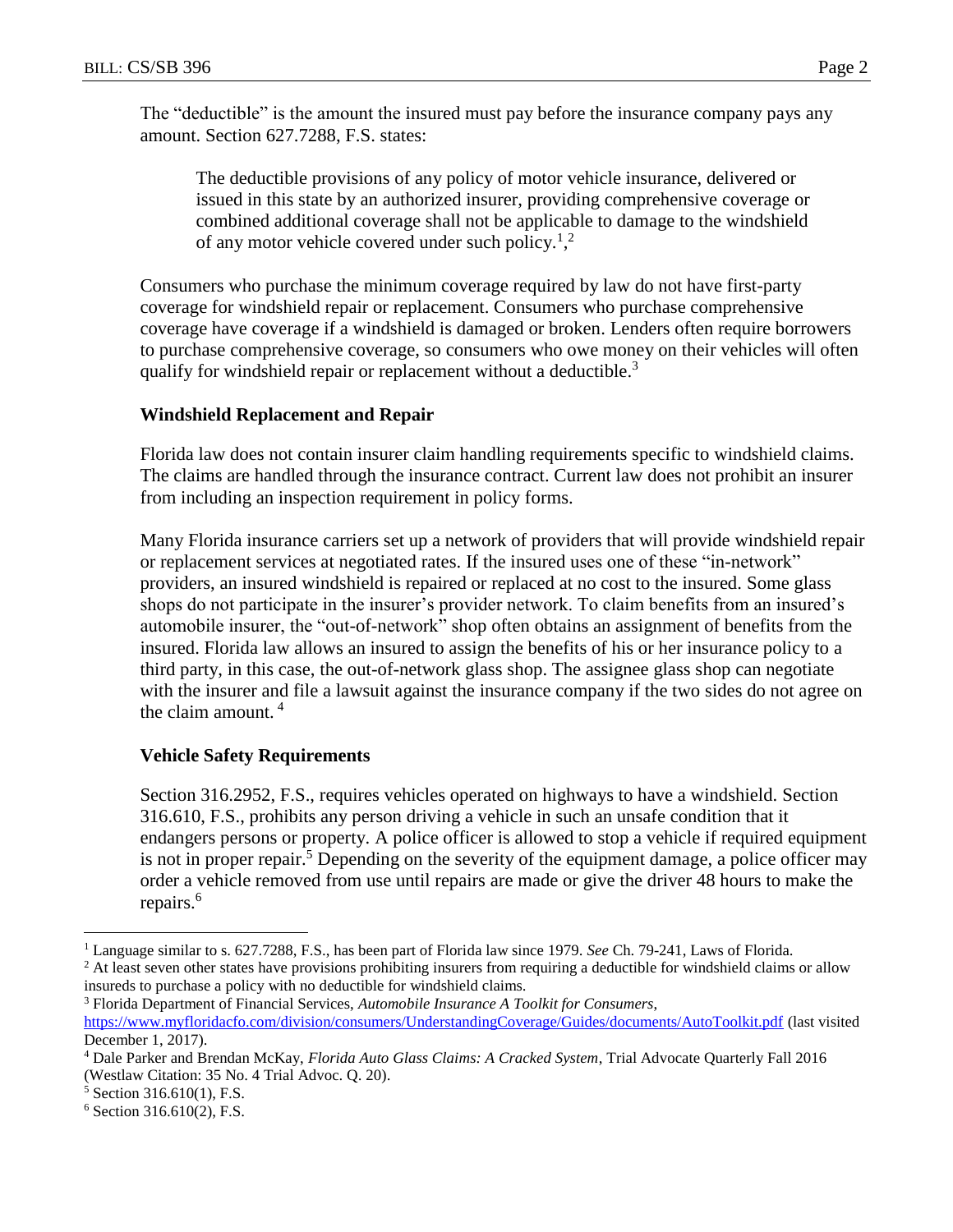### **Windshield Litigation**

According to the Department of Financial Services, $\frac{7}{1}$  the number of auto glass lawsuits has increased in recent years:

Year Number of Lawsuits

| Year  | 2006 | 2007 | 2008 | 2009 | 2010 | 2011 | 2012  | 2013 | 2014 | 2015                                            | 2016 | 2017 |
|-------|------|------|------|------|------|------|-------|------|------|-------------------------------------------------|------|------|
|       |      |      |      |      |      |      |       |      |      |                                                 |      | YTD  |
| Auto  | 397  | 571  | 271  | 709  | 351  | 478  | 1,389 |      |      | $\mid$ 4,331   9,018   12,817   19,695   19,513 |      |      |
| Glass |      |      |      |      |      |      |       |      |      |                                                 |      |      |

Section 627.428, F.S., allows the insured or the assignee to obtain attorney fees from the insurer if the insured or assignee obtains a judgment against an insurer.<sup>8</sup> The statute does not allow an insurer that prevails in a case involving an insured or assignee to recover attorney fees.<sup>9</sup> The purpose of the statute is to "discourage contesting of valid claims of insureds against insurance companies . . . and to reimburse successful insureds reasonably for their outlays for attorney's fees when they are compelled to defend or to sue to enforce their contracts."<sup>10</sup>

Some insurers argue that the increase in litigation is caused by the ability of some vendors to execute an assignment of benefits and recover attorney fees under s. 627.428, F.S. They allege that some vendors are obtaining an assignment of benefits from the insured and inflating the cost of the claim when they bill the insurance company.<sup>11</sup> Insurers also believe that many windshield claims brought by assignees are fraudulent.<sup>12</sup> In such cases, the insurer must determine whether to pay what it believes to be an inflated or fraudulent claim or pay its own attorneys to litigate the case and risk having to pay the other side's attorney fees if it does not prevail.<sup>13</sup>

Some auto glass vendors argue that litigation is necessary because insurers enter into agreements with preferred vendors and will not pay the "prevailing competitive price" for windshield repair or replacement. Instead, some vendors contend, insurers will only pay the price they pay to the preferred vendors and that litigation is necessary to force the insurers to pay the "prevailing competitive price" pursuant to the insurance policy language.<sup>14</sup>

 $\overline{a}$ 

<sup>7</sup> Data provided by the Department of Financial Services (on file with the Senate Committee on Banking and Insurance).

<sup>&</sup>lt;sup>8</sup> The Florida Supreme Court has recognized the right of assignees to obtain attorney fees under s. 627.428, F.S. (and its predecessor statute) since at least 1972. *See All Ways Reliable Building Maintenance, Inc. v. Moore*, 261 So.2d 131 (Fla. 1972). The First District Court of Appeal has recognized the right since at least 1961. *See Travelers Insurance Co. v. Tallahassee Bank and Trust Co.*, 133 So.2d 463 (Fla. 1<sup>st</sup> DCA 1961).

<sup>9</sup> Insurers can recover attorney fees in some cases by using offers of judgment and proposals for settlements. *See* s. 768.79, F.S., and Fla.R.Civ.P. 1.442.

<sup>10</sup> *Roberts v. Carter*, 350 So.2d 78, 79 (Fla. 1977).

<sup>&</sup>lt;sup>11</sup> One provider offers cash rebates and restaurant gift cards to customers "with qualifying insurance" for windshield repair or replacement. *See* [http://www.auto-glassamerica.com](http://www.auto-glassamerica.com/) (last accessed November 29, 2017).

<sup>&</sup>lt;sup>12</sup> Government Employees Insurance Co. v. Clear Vision Windshield Repair, L.L.C., 2017 WL 1196438 (M.D. Florida March 29, 2017).

<sup>13</sup> Florida Justice Reform Institute, White Paper: *Restoring Balance in Insurance Litigation* (2015)(on file with the Senate Committee on Banking and Insurance).

<sup>14</sup> *See VIP Auto Glass, Inc. v. Geico General Insurance Co.,* 2017 WL 3712918 (M.D. Florida March 17, 2017) at p. 1. (discussing a class action lawsuit against Geico by VIP Auto Glass).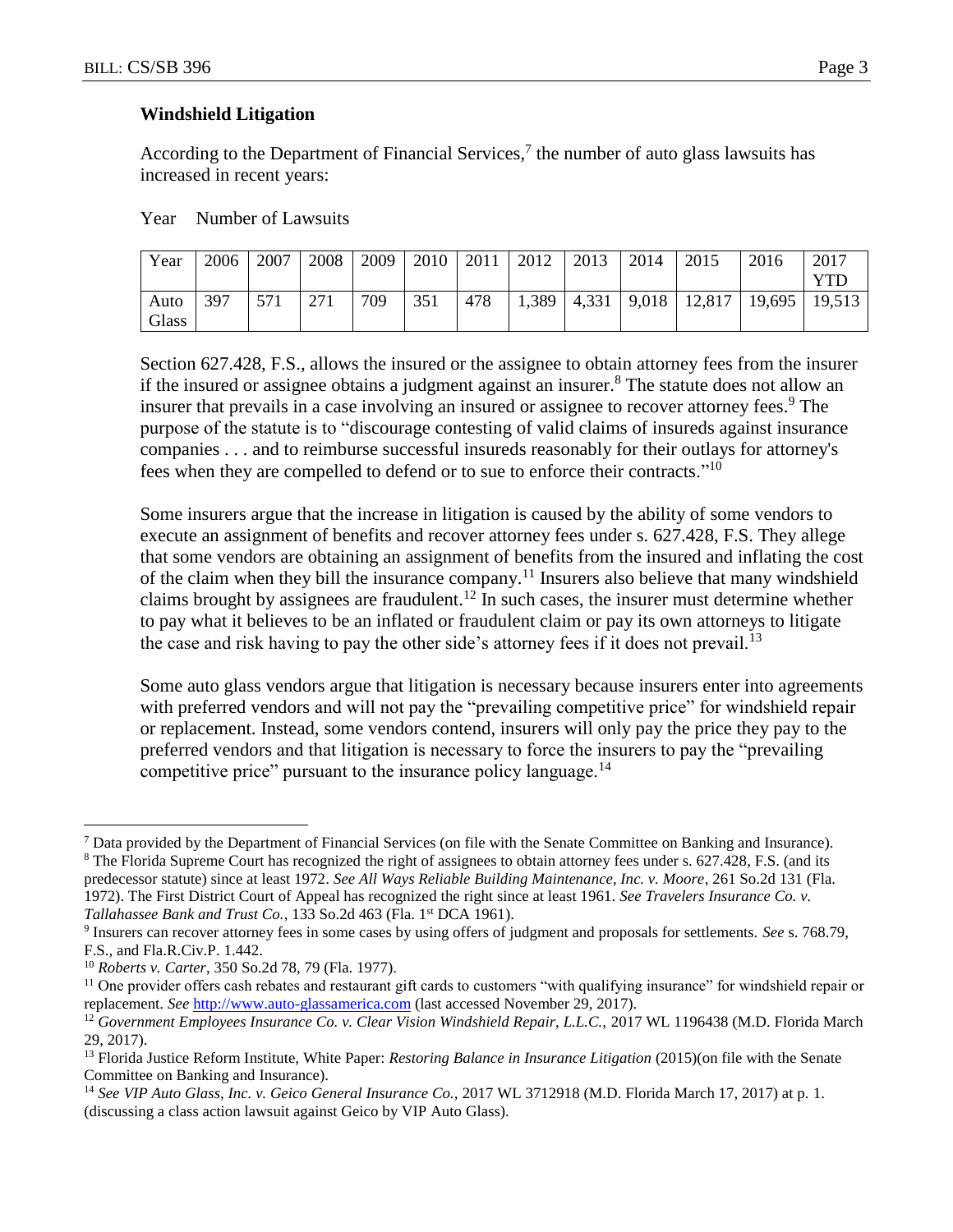# **III. Effect of Proposed Changes:**

The bill provides that an automobile insurance policy may require an inspection of a damaged windshield before the windshield repair or replacement is authorized by the insurer. Current law does not prohibit the inclusion of inspection requirements in an insurance policy. This bill would affirmatively allow insurers to require an inspection before authorizing a windshield repair or replacement.

An inspection required by an insurer must be performed by an adjuster licensed by the state and employed by the insurer. Section 626.862, F.S., allows licensed insurance agents to adjust claims without being licensed as an adjuster if authorized to do so by their insurer. This bill would not allow agents to adjust windshield claims. Section 626.856, F.S., allows an adjuster employed by an insurer's "parent" company to adjust claims for that insurer. This bill might require the adjuster to be employed by the actual company and not its corporate parent. The Department of Financial Services suggests that the "vast majority" of insurers have business models which do not comply with this provision of the bill.<sup>15</sup>

The bill requires that the inspection be performed within 24 hours after the notice of claim or the insurer's right to inspection is waived.

The bill provides that an inspection may not be required if windshield damage has demonstrably impacted the structural integrity of the vehicle or where continued use of the vehicle would be a violation of s.  $316.610$ , F.S.<sup>16</sup>

The effective date is July 1, 2018.

# **IV. Constitutional Issues:**

A. Municipality/County Mandates Restrictions:

None.

B. Public Records/Open Meetings Issues:

None.

C. Trust Funds Restrictions:

None.

# **V. Fiscal Impact Statement:**

A. Tax/Fee Issues:

None.

 $\overline{a}$ 

<sup>&</sup>lt;sup>15</sup> Email from the Department of Financial Services staff to Committee staff dated January 17, 2018.

<sup>&</sup>lt;sup>16</sup> Section 316.610, F.S., prohibits any person from driving or moving any vehicle on any highway if the vehicle is in such unsafe condition as to endanger any person or property.